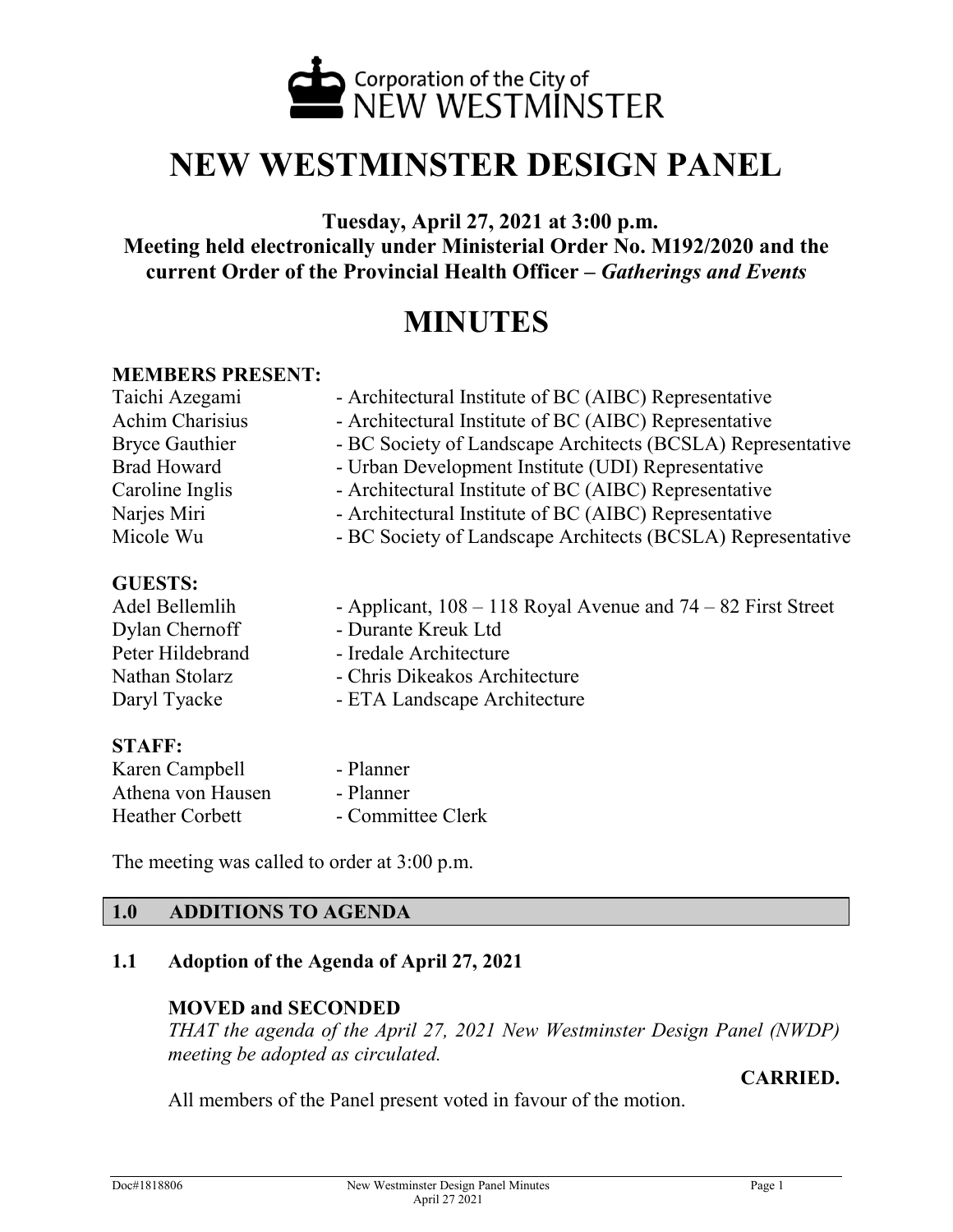#### **2.0 ADOPTION OF MINUTES**

#### **2.1 Adoption of the Minutes of February 23, 2021**

#### **MOVED and SECONDED**

*THAT the minutes of the February 23, 2021 New Westminster Design Panel meeting be adopted as circulated.*

#### **CARRIED.**

All members of the Panel present voted in favour of the motion.

#### **3.0 REPORTS AND INFORMATION**

#### **4.0 DESIGN REVIEWS**

#### **5.1 108 – 118 Royal Avenue and 74 – 82 First Street**

Athena Von Hausen, Planner, reviewed the April 27, 2021 staff report regarding a proposed Heritage Revitalization Agreement (HRA) and Development Permit application at 108-118 Royal Avenue and 74-82 First Street to allow the development of a six to eight storey multi-unit residential building and, to relocate, restore and legally protect the 1890 house (Woods House) on site, and relocate the 1930 Henderson House off site.

Ms. Von Hausen also noted the proposed development of a Multi-Use Pathway (MUP) that would be located adjacent to the development, and reviewed the questions that the Design Panel was asked to consider in relation to the proposal.

In response to questions from the Panel, Ms. Von Hausen provided the following information:

- If the application is successful, the heritage house would be stratified and contain two units; and,
- The proposed increase in density is in line with the Official Community Plan (OCP) designation for the site.

Peter Hildebrand, Iredale Architecture, Daryl Tyacke, ETA Landscape Architecture, and Adel Bellemlih, Applicant, provided a PowerPoint presentation regarding the application, highlighting the following information:

- Site plan, context images, design rationale and precedent images showing the design and materiality of the proposed buildings;
- Elevations and renderings, showing setbacks and entrances of the buildings from all directions, and in relation to the heritage house and MUP;
- Shadow studies showing the shadows of the six-storey building
- Landscape plans of all landscaped levels of the buildings, including precedent images of the materials;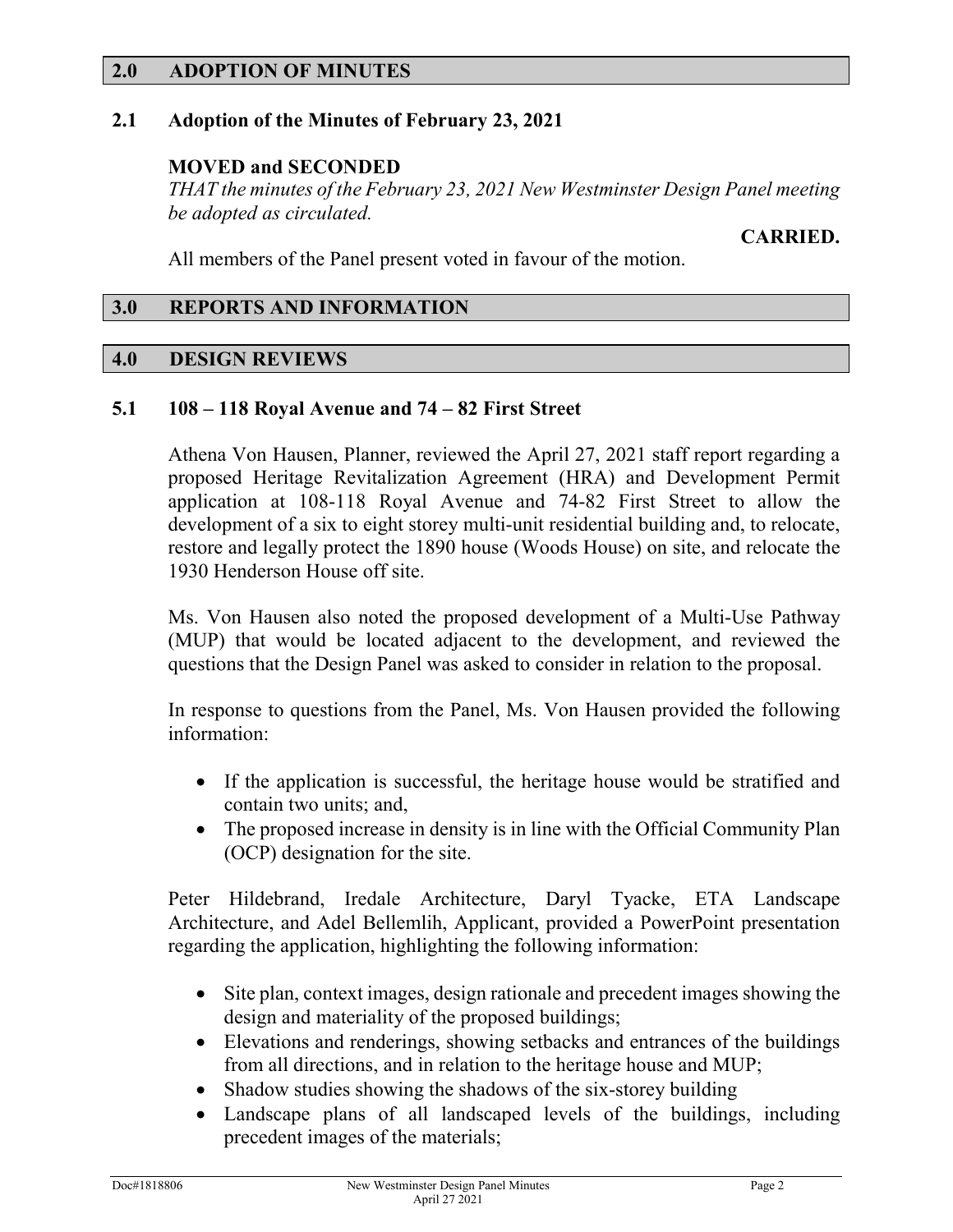- An off-site landscape plan of all pathways and landscape plans for the MUP and patios; and,
- Images of the existing heritage houses on First Street, and the proposed location of the Wood House, creating a "heritage cluster".

In response to questions from the Panel, Ms. Von Hausen, Mr. Bellemlih, Mr. Hildebrand and Mr. Tyacke provided the following information:

- There is no play area for children planned within the development as there is a school playground approximately 300 feet from the proposed site, at Qayqayt elementary school;
- A traffic study completed for the proposal concluded that the existing local traffic infrastructure would be compatible with the proposal's transportation needs;
- Access to the building's parking would be at the rear of the building, off Windsor Street, and therefore quite discrete;
- The soil depth of the roof amenity planters is planned as 2.5 feet;
- The City's Engineering Services department's recommendation was that the MUP should be maintained by the strata; therefore, any potential irrigation required for the MUP would be maintained by the strata;
- The green wall on the side of the Royal 1 building would be composed of planting on top of steel cables going up the building;
- Suitable plants would be used on the green wall to ensure that it is successful;
- The heritage house would be situated 15 feet from the property line;
- Multiple designs have been examined to manage the slope of the MUP, which is intended for both cyclists and pedestrians;
- What appears as stairs in the drawing on the MUP are rumble strips; and,
- The roof deck has been limited in size due to code limitations, in order to reduce the need for a second exit, and to be cognizant of the noise on the wood frame structure.

The Panel noted the following comments in relation to the staff questions asked in the above-noted staff report:

## *Question 1) Comments from the panel would be appreciated on how successful the proposed massing is at fitting into the neighbourhood context, especially in regards to:*

- *does the proposed architectural style enhance the character of the existing neighbourhood;*
- *appropriateness of the architectural expression;*
- *overall massing and contextual fit;*
- *location of ground-oriented units and interface with edges of site;*
- *transitions to the existing neighbouring single-family dwellings to the south;*
- *impact on privacy and overlook from decks and south/west façade;*
- *appropriateness of the articulation and materiality of the development*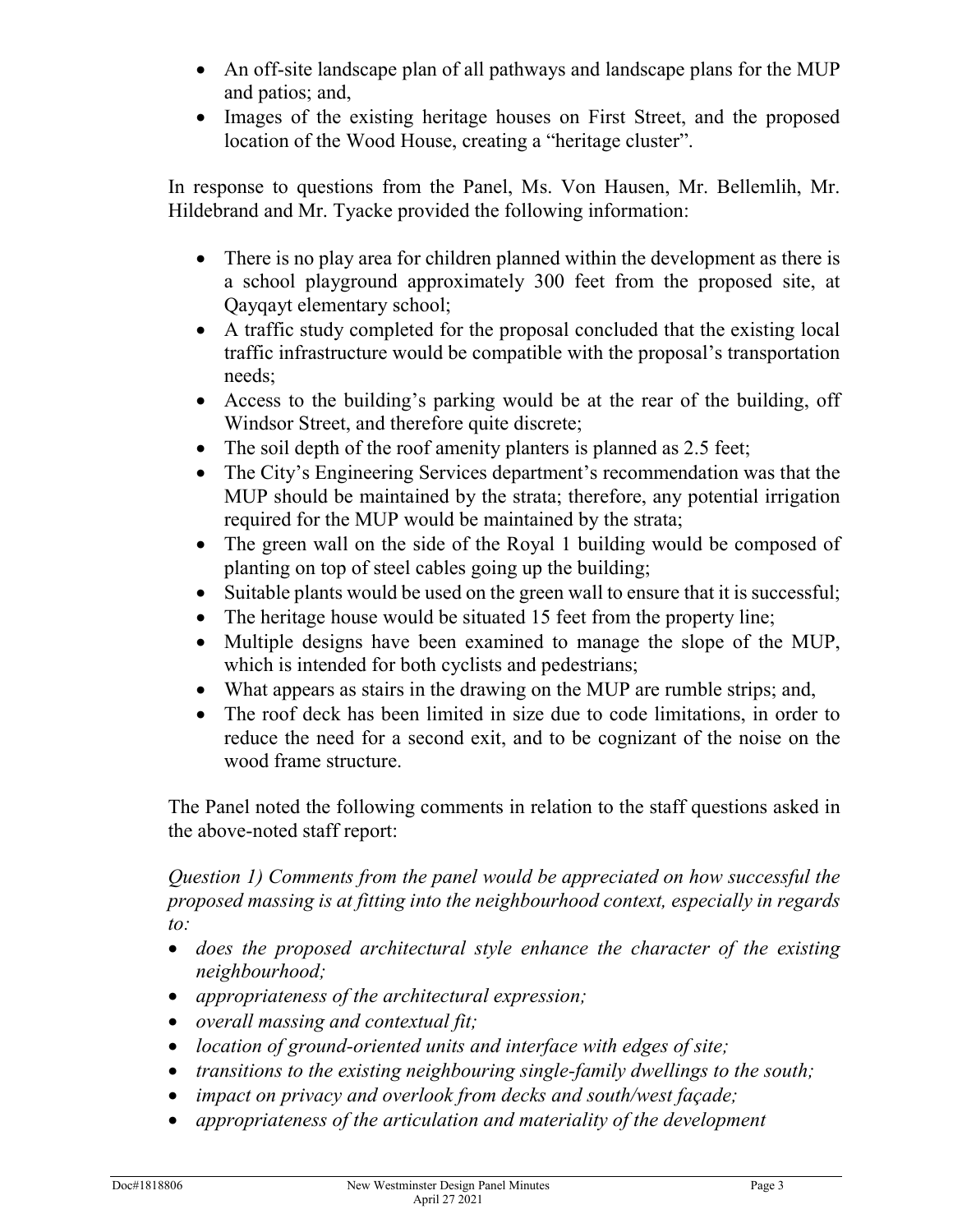- *does the materiality of the building help to reinforce New Westminster as a historic place; and*
- *overall design of the parkade entry.*
	- Given the OCP designation and that Royal Avenue is a key corridor, the massing is well handled, and the density is supportable;
	- The increase in density works well with the multi-unit buildings located to the West on Royal Avenue;
	- The transition from the heritage house to the multi-unit building is suitable and the house does not appear engulfed;
	- The position of the heritage building on the site works well, and enhances the neighbourhood, particularly with the cluster of heritage houses at the base of First Street; and,
	- At the east elevation, the deck element could be replicated and brought to the entry of the building.

*Question 2: Comments from the panel would be appreciated on how successful the proposal is at integrating the heritage house, especially in regards to:*

- *Does the current design provide an appropriate buffer and massing transition between the heritage house and the residential mid-rise building;*
- *Does the current design highlight and respect the heritage building; and*
- *Are the design elements (character) of the new mid-rise building compatible with and respectful of the heritage house's character.*
	- The heritage house is located very close to the podium-level of the mid-rise residential building. More space could be included between the heritage house and the building.

*Question 3: Comments from the panel would be appreciated on the streetscape, especially in regards to:*

- *success of the development in responding to the pedestrian scale;*
- *quality of visual interest at the pedestrian level at the building entrance on First Street; and*
- *activation of adjacent streets and public spaces.*
	- The streetscapes of Royal Avenue and Windsor Street work well;
	- On the south side next to the heritage home, consider use of the red brick in that location, as it would complement the heritage home;
	- The slope of the MUP has challenges and may need further consideration;
	- The zigzags on the MUP would likely be an issue for cyclists and accessibility, and may be avoided or cut through by pedestrians; and,
	- If maintenance of the MUP is to be the responsibility of the strata, consider the use of drought tolerant planting, so it is not overly arduous for the strata.
	- The east elevation along First Street uses a 'Y' element in the building entry. Can this element be replicated in other areas of the building entrances for the project?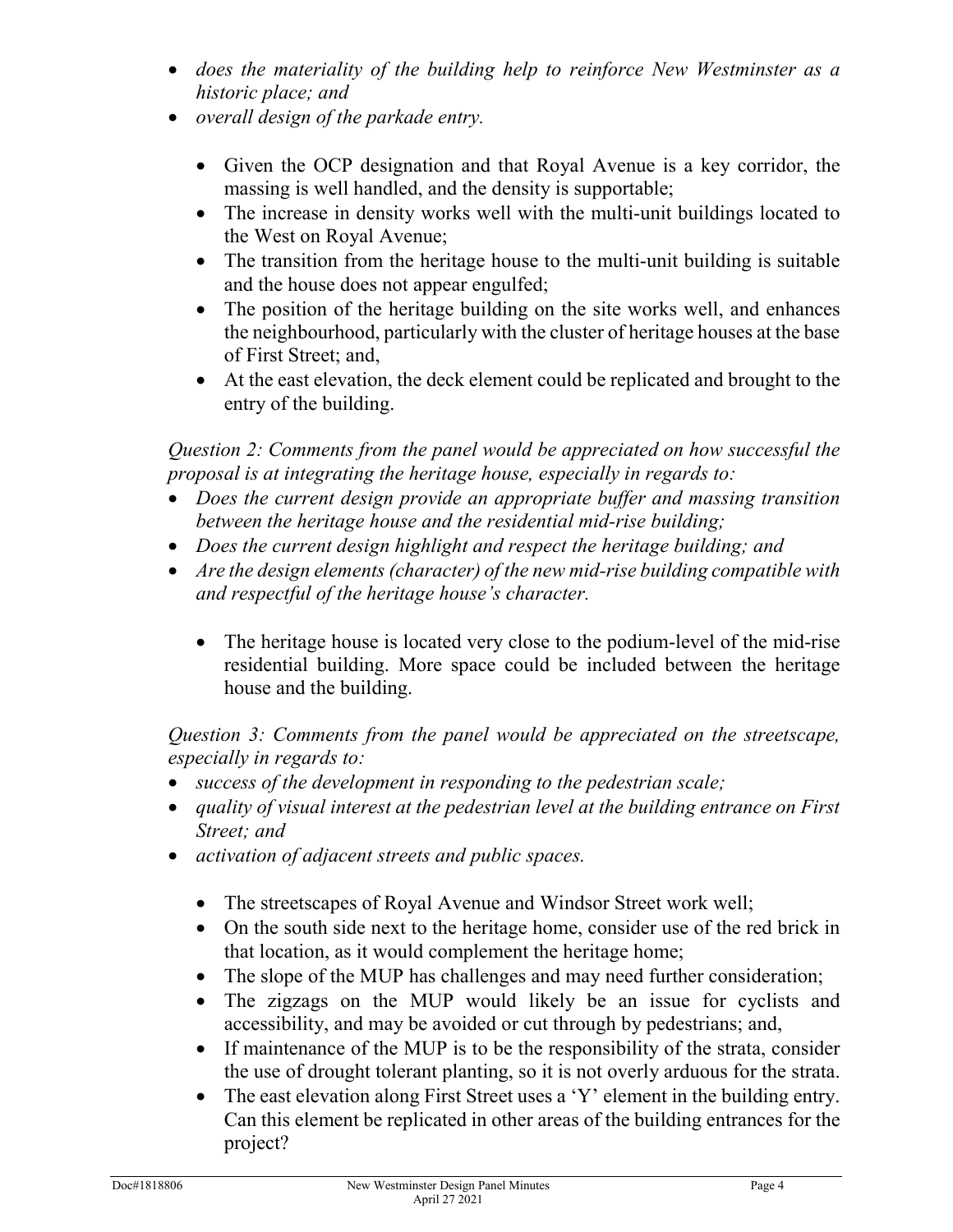*Question 4: Comments from the panel regarding the building and landscaping interface with the lane on the lane (south) side of the property would be appreciated.*

• The loading area and interface with the lane could be softened with the additions of trellises.

*Question 5: Comments from the panel would be appreciated on the proposed open spaces, particularly:*

- *how successful the proposal is at using semi-private space to transition from private residential areas to public streets; and*
- *the selection of hard and soft landscaping materials, including input on the planting species selected.*
	- Appreciation was shown for the provision of multi-level outdoor amenity spaces;
	- On First Street, it may be better to choose more standard height street trees than Japanese maples;
	- The soil volumes indicated for the planters may not be sufficient for the intended trees, and it may be more appropriate to plant shrubs in planters with less than seven cubic metres;
	- Where agriculture plots are planned on the rooftop, it would be recommended to provide compost bins, planter tables, and storage areas to help residents better use the plots;
	- The roof amenity may be too small given the number of intended residents, and it may be appropriate to design for a larger space from the beginning;
	- If the rooftop amenity space is increased, there may be methods to avoid the construction of a second exit, such as posting an occupancy limit; and,
	- It may be beneficial to include a small space for toddlers or preschool age children to play rather than relying on the elementary school playground.
	- Streetscape quality along the MUP could be improved to better integrate the residential units into the pathway design.

## *Question 6: Comments are appreciated from the panel in regards to the building shadow impacts on adjacent properties.*

• No impacts to adjacent properties were identified with the shadow study, particularly given the urban setting.

*Question 7: Comments from the panel regarding the proposed materials, texture of the materials, material colours, and the material detailing would be appreciated.*

• Appreciation was shown for the restrained language, palette and material choices of the building, and the use of material in conjunction with the heritage building;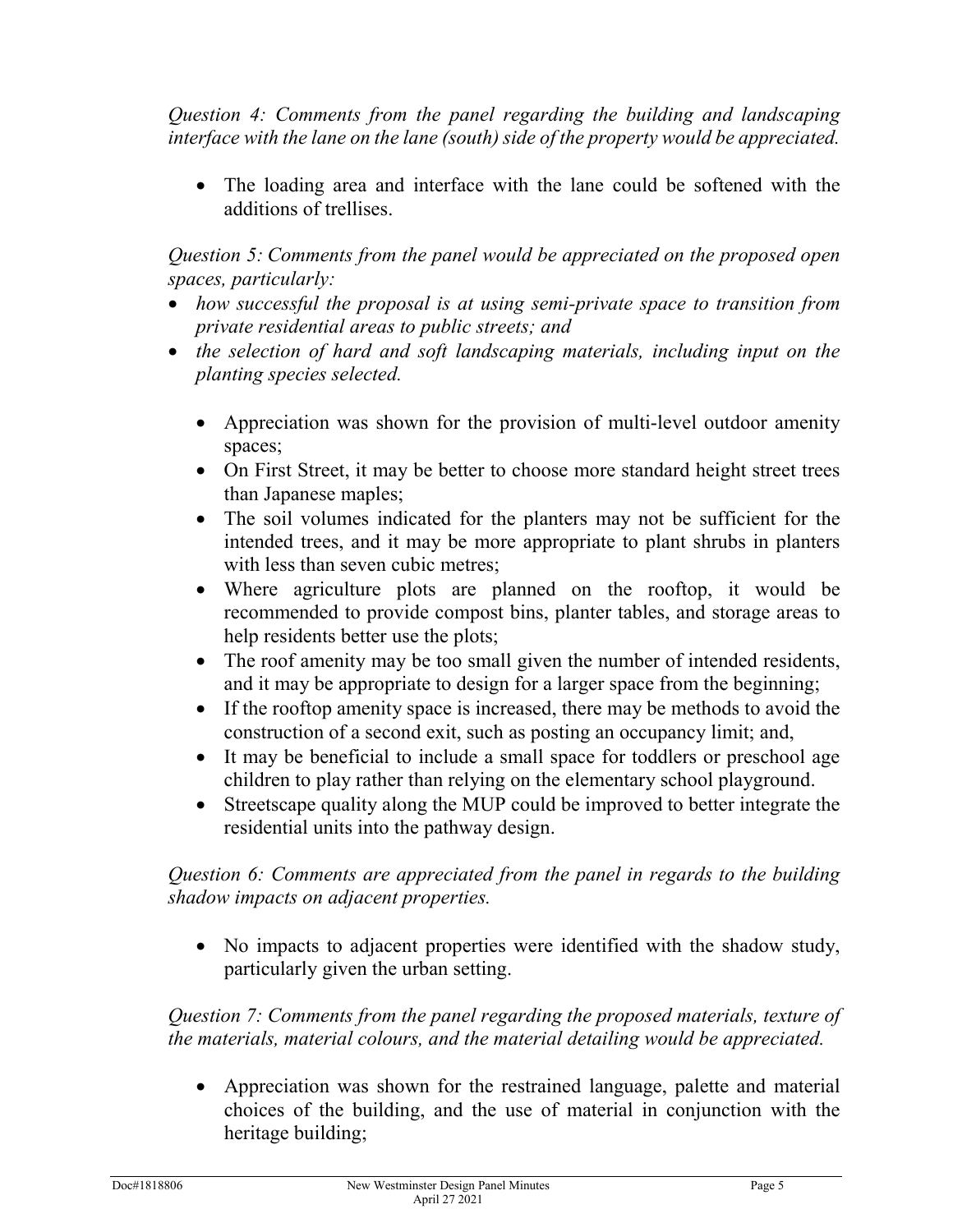- It would be important to resolve the issue within the drawings of two different railings at the entry corner;
- The textures of the materials, particularly the grey in the middle, could be further developed;
- The language of the vertical wood elements could be extended or mirrored between both buildings; and,
- Appreciation was shown for the use of brick, in terms of its placement at the edges of the buildings, and it could be used even more.

The Panel provided the following general comments about the proposal:

- Appreciation was shown for the project and its design in general;
- The mix and size of the proposed units and family-friendly layouts were appreciated by the Panel, particularly with proximity to the elementary school;
- Consideration of a larger indoor amenity space may be appropriate, as the proposed space seems small for the number of proposed units;
- The parking space seems reasonable for the building, especially in terms of storage;
- If the strata will be responsible for maintaining the heritage home, ensure that the costs are considered and clearly disclosed in agreements; and,
- Appreciation was shown for the quality of the drawings package.

## **MOVED and SECONDED**

*THAT the New Westminster Design Panel support the Heritage Revitalization Agreement and Development Permit applications for 108 – 118 Royal Avenue and 74-82 First Street, and that staff work with the applicant in consideration of the feedback provided.*

## **CARRIED.**

All members of the Panel present voted in favour of the motion.

## **5.2 230 Keary Street – Proposed 30 Storey Mixed-Use Development**

Karen Campbell, Planner, reviewed the April 27, 2021 staff report detailing a Development Permit application for the development of a 30 storey mixed-use development in the Brewery District, at 230 Keary Street, noting several unique features, such as the sloping site, the transit arrival plaza, and the potential brewpub retail space to reflect the history of the site.

Ms. Campbell noted that universal accessibility would be very important on the site and reviewed the policy context and questions that the Design Panel was asked to consider in relation to the proposal.

Nathan Stolarz, Chris Dikeakos Architecture and Dylan Chernoff, Durante Kreuk Ltd., provided a PowerPoint presentation regarding the application, highlighting the following information: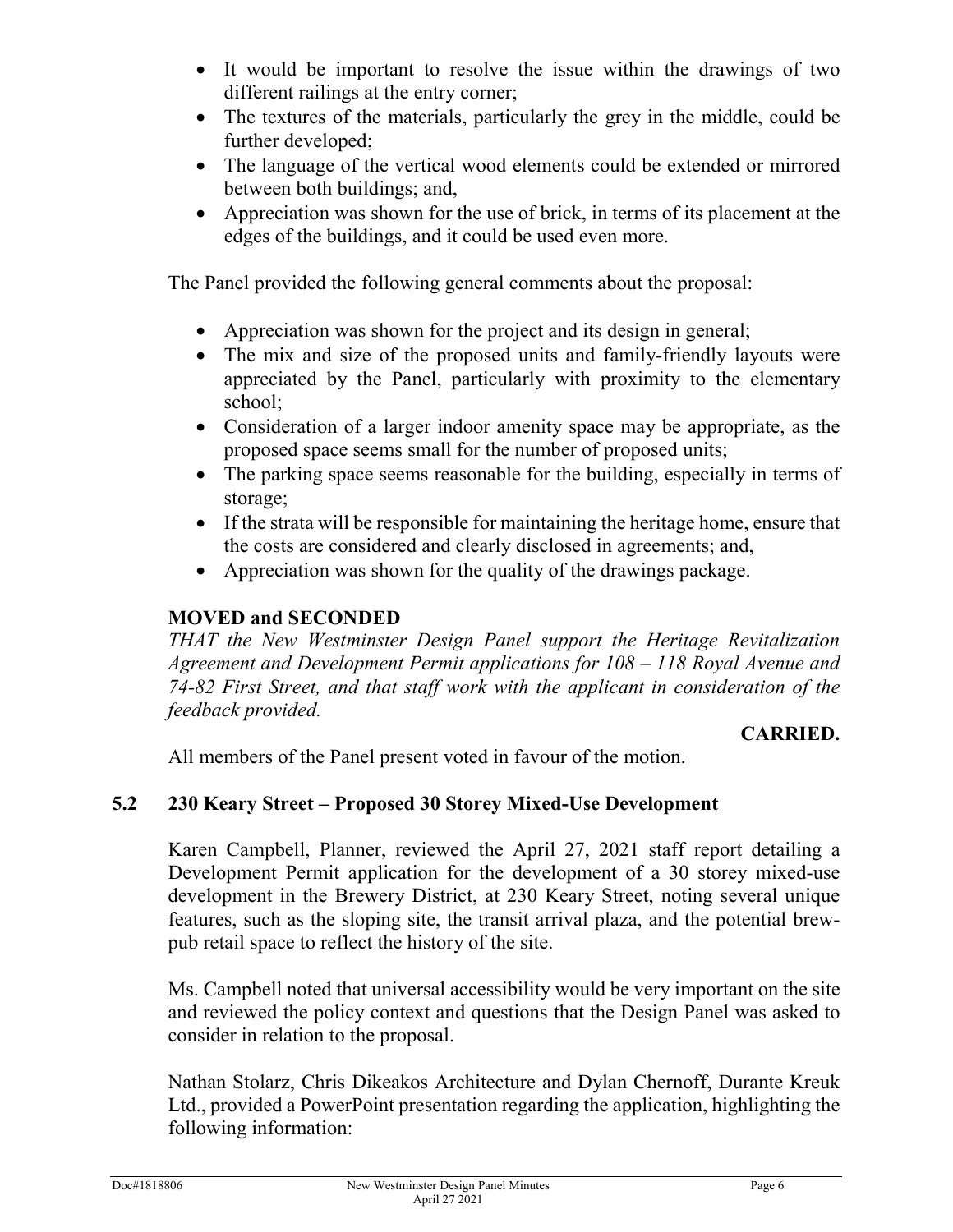- Vision, design goals and urban context for the proposal;
- The design rationale of the massing and evolution of the building;
- Site analysis, program, sections, context images, and precedent images showing the design and materiality of the proposed building within the context of the slope on Keary Street and the surrounding neighbourhood and Brewery District Master Plan; and,
- Landscape plans and images for each level and amenity space within the proposed building.

In response to questions from the Panel, Mr. Stolarz and Mr. Chernoff provided the following information:

- The material at the lower part of the podium is proposed as basalt stone, and the above two floors would be metal panel;
- The planters on the upper levels of the building are proposed at a height of 2'6", which would allow the trees to root laterally, and have been successful in other buildings within the Brewery District;
- The treatment on the wall by the long staircase is still to be determined in conjunction with the transit plaza and the totality of the public realm; however, some ideas include a big mural with a homage to the former use of the site or higher quality material;
- The height of the proposed water feature is due to the length of the parking ramp and would act as a backdrop to the transit plaza, with noticeable waterbased acoustics, and lights;
- The amenity space on Level Three would be for residential occupants only;
- The parkade exhaust is proposed to the east of the office entry, as noted by the squares on the drawing;
- The location of the railings on the terrace areas is currently designated on the outside; however it is yet to be determined and would depend on architectural expression;
- The number of two and three bedroom family units would make up 10% of the total units of the project;
- The two strategies that have been used to provide shading include enlarged balconies to add solar shading on the south side of the building, which is consistent throughout the Brewery District, and metal panelling on the east side;
- An energy model analysis has not yet been completed for the tower; and,
- The materials that have been proposed to meet the design guidelines include the basalt stone, metal panelling, wood soffits, and industrial steel colouring.

The Panel noted the following comments in relation to the staff questions asked in the above-noted staff report:

*Question 1: The design guidelines (page 33) state that developments within the Brewery District should encourage an architectural character that develops the*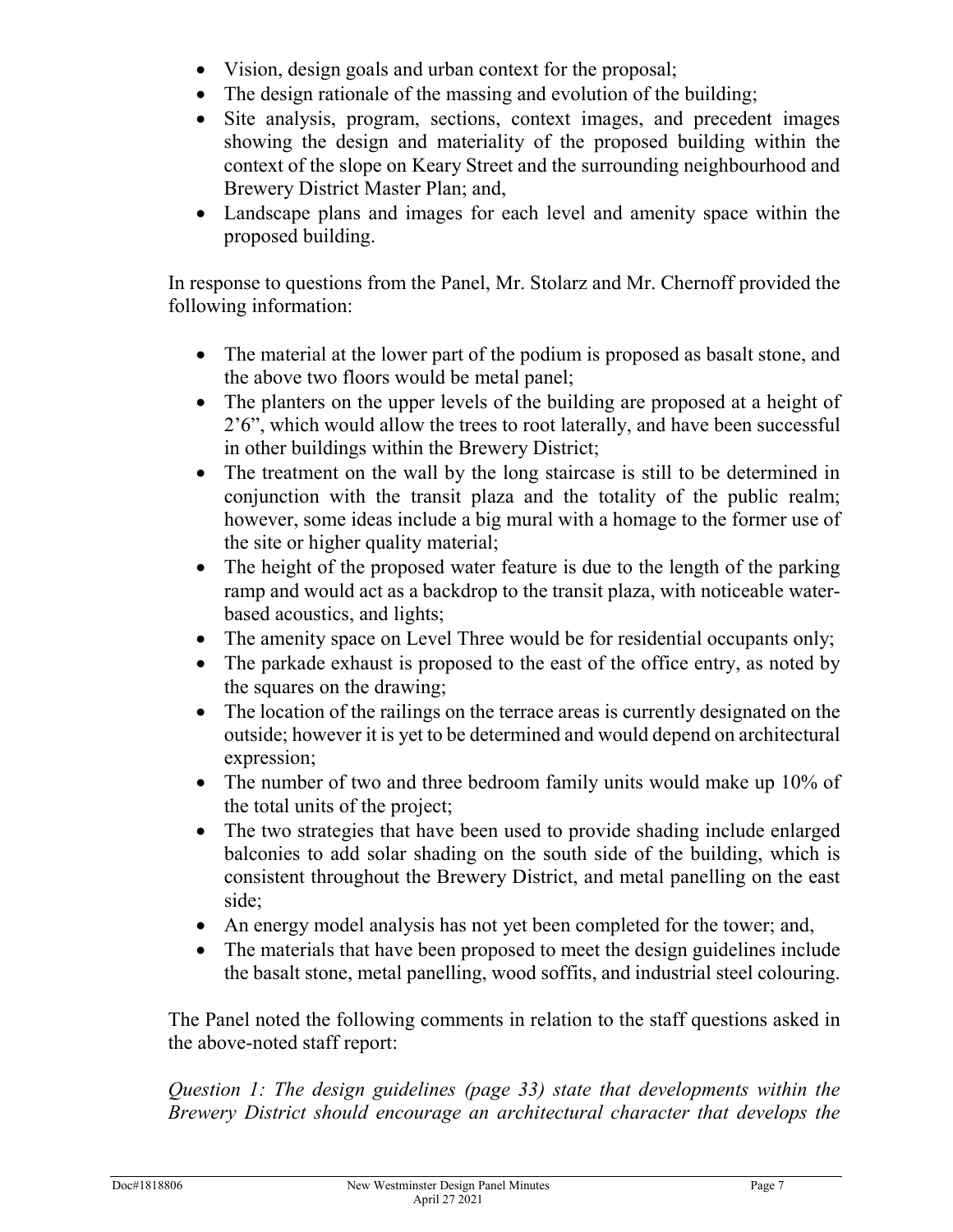*identity and authenticity of the site while providing a memorable experience of this*  historic neighbourhood, and that also reflects the industrial heritage of the site.

*Staff seeks input from the NWDP in regards to the overall architectural expression of the proposal and if the architectural expression, overall design and material selection of the proposal successfully contribute to the unique character, and identity of the site.* 

- The proposed residential tower and the internal nature of the balconies continue the sleek look already present in the rest of the Brewery District;
- The drawing package and materiality could use more refinement and description in terms of how they reference the Brewery District design guidelines; and,
- A subtle sprinkling of colour or variety of materials could be added to the residential expression, but overall it is well-resolved.

*Question 2: Staff seeks input from the NWDP on how successfully the building and podium form relates to the surrounding context and site. In particular does the proposed 'tiered' podium expression:* 

- *create an appropriately scaled 'streetwall' expression in relation to the overall context and adjacent Building 7?*
- *successfully frame the Arrival Plaza?* 
	- Appreciation was given for the expression of the proposed office podium, in that it appears high quality and provides contrast to the residential tower above;
	- The expression of the tiered podium is successful; however, the tower may need further refinement;
	- The office podium has clear references to the historical context and deals with the topography of the site successfully;
	- The heritage elements proposed in the plaza are important as characterdefining elements; and,
	- The overall expression of the building creates successful recessed spaces and provides a suitable dialogue with the transit plaza.

*Question 3: Staff seeks input from the NWDP how successful the proposed design is at creating an active architectural expression and an inviting street frontage along Keary Street and towards E Columbia Street.* 

• The design of the residential entry is inviting; however, for a building of this scale, it could be grander.

*Question 4: The guidelines state that "(g)round-level materials should be tactile and of a human scale". Staff seeks input from the NWDP on how successful the proposal is at providing a tactile and engaging experience at the pedestrian level.*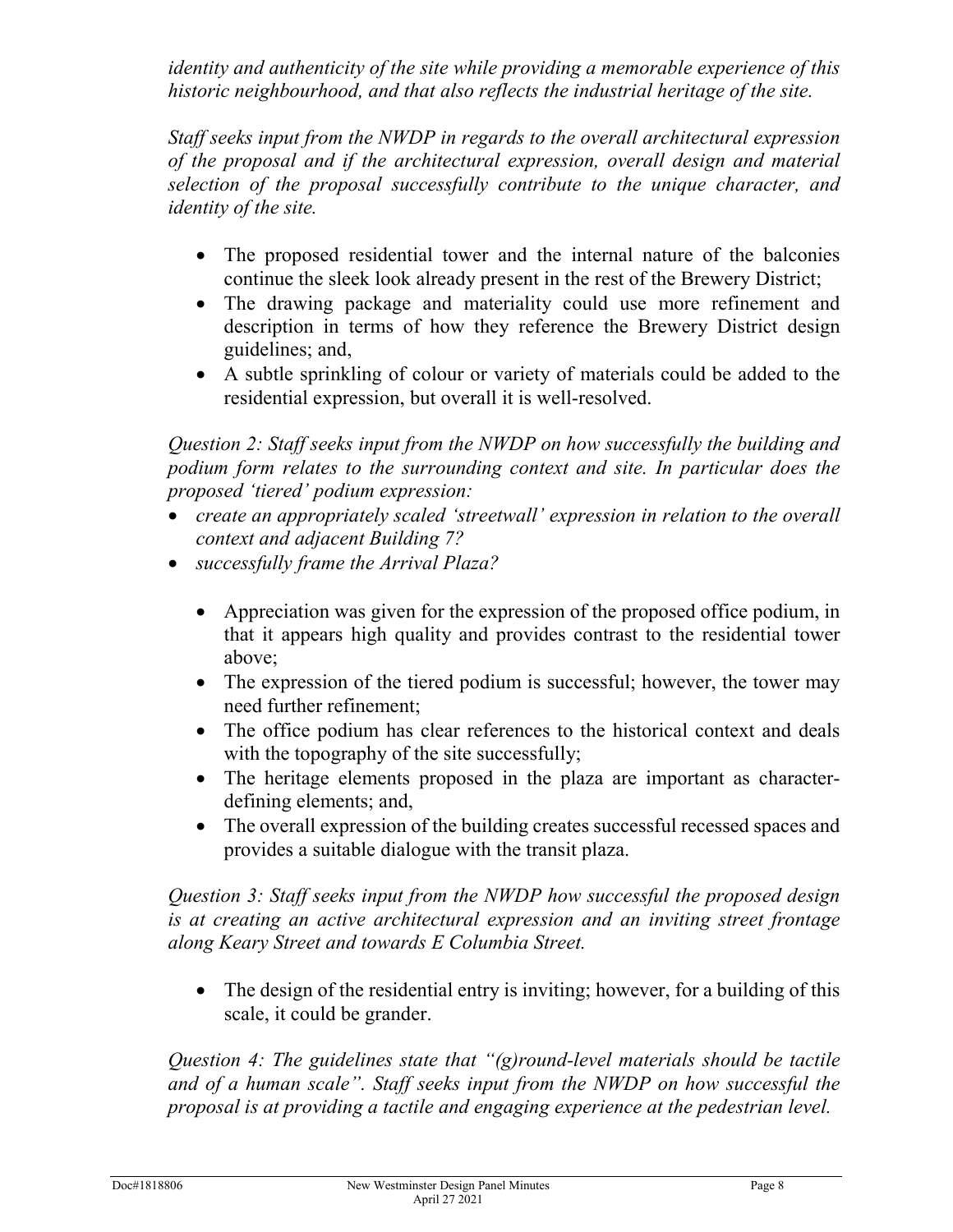- The architectural expression has a clean look and includes a great choice of materials, with elements of warmth within the wood soffits and the softscaping at the pedestrian level;
- The variation of materials for the two entrances (wood for residential, steel for commercial) works very well;
- The wood materials could be introduced more in the massing and used to help direct pedestrian traffic to the entrances; and,
- The basalt is a nice material, but consideration could be given to a material with more detail at the pedestrian level.

*Question 5: Staff seeks input from the NWDP the overall quality of the proposed public realm and how well the building design interfaces with the adjacent plaza (shown in drawing L.101 in 'Appendix A').* 

- Appreciation was given for the setbacks and terraced greenspaces on different levels within the building, especially those facing the river, and it was suggested that the form could be echoed on Keary to add interest when looking at the building from the heights of neighbouring buildings;
- The plaza as proposed looks to be a welcoming space and works well with the topography;
- The 28 foot water feature above the parkade and the stairs are strong elements of the proposed plaza, and will provide a dramatic landscape and pedestrian experience; and,
- Exploration into the addition of more light could be beneficial to the plaza in terms of Crime Prevention through Environmental Design (CPTED) and security measures.

*Question 6: Staff seeks input from the NWDP about the selection of hard and soft*  landscaping materials, including input on the planting species selected (shown in *drawing L.200 in 'Appendix A').*

- Consider creating a clearer design within the hardscaping so that the entrance to the ramp is noticeable to pedestrians;
- The planting in the upper planters on the north side would be in shadow, so a better selection of shade plants could be considered;
- Given the proposed density of the residential building, there may be too few urban agriculture plots, which may cause a lottery, and it would be advisable to provide more plots or remove them entirely;
- Consider the addition of more programming within the amenity areas, such as a small play area; and,
- The proposed dog run is suitable and will likely be appreciated by the future residents.